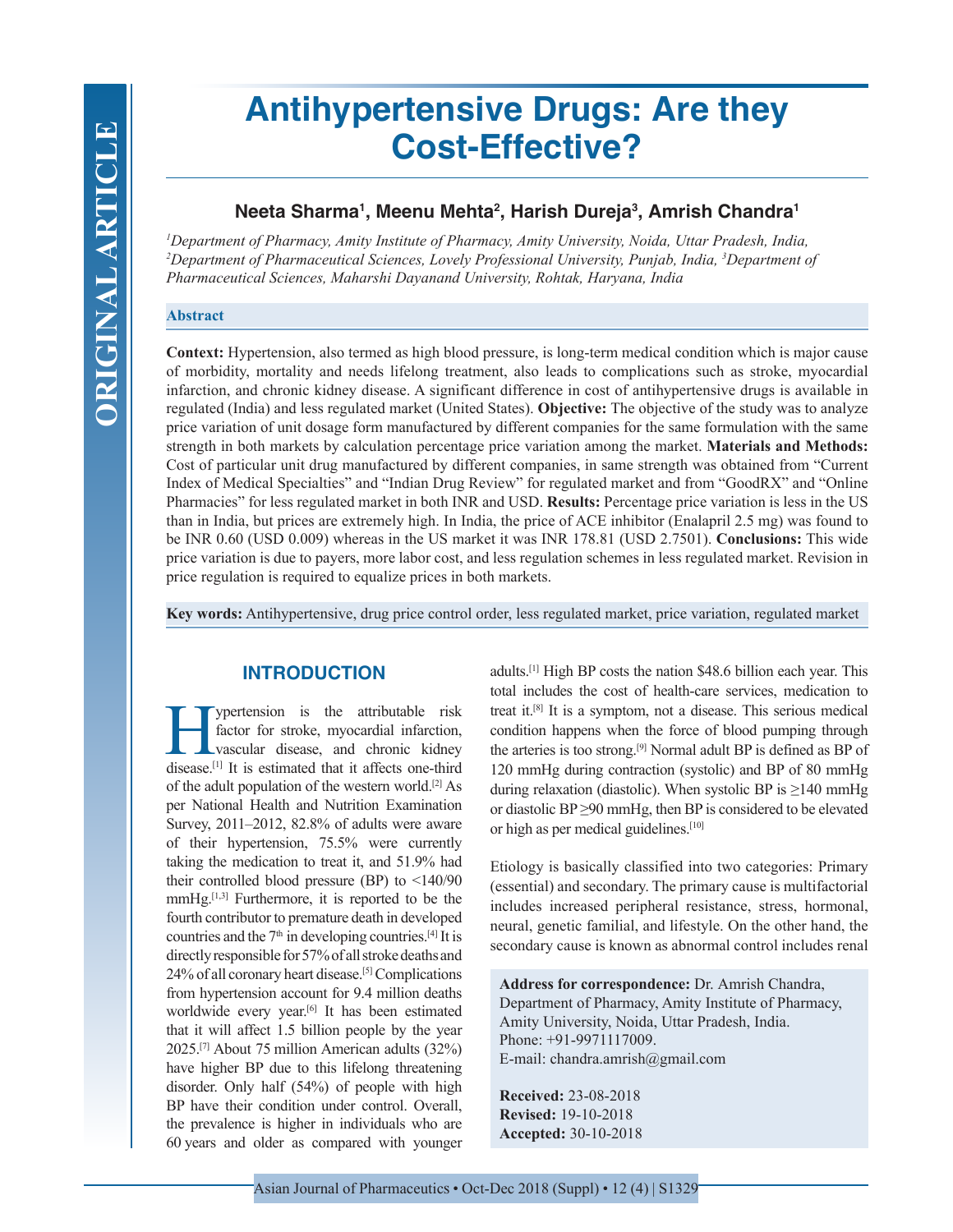disorders - renin-angiotensin, sodium retention, antidiuretic hormone, aldosterone, and pheochromocytoma.<sup>[11]</sup> As per the WHO, most people with hypertension have no symptoms at all; that is why it is known as "silent killer."[12,13] Sometimes it causes symptoms such as headache, shortness of breath, dizziness, chest pain, and palpitations of the heart, but not always. Lifestyle changes, such as stopping tobacco use, eating healthily, exercising regularly and avoiding the harmful use of alcohol, are sufficient to control it.<sup>[14]</sup>

It can be classified in various ways: (1) Type of arterial pressure elevation: Systolic, diastolic, or mixed, (2) character of the elevation: Labile or sustained, (3) severity of the associated vascular disease - mild, moderate, severe, or malignant, (4) renin based: High renin (e.g., reninoma and renal artery stenosis) and low renin (e.g., liddle symptoms and salt-dependent hypertension), (5) pathophysiological based: Increased peripheral vascular resistance (e.g., pheochromocytoma and hypercalcemia), (6) primary (essential) and secondary, (7) ambulatory monitoring based-masked hypertension, white coat hypertension and dipper versus nondipper, (8) pregnancy associated-chronic hypertension, pre-eclampsia, pre-eclampsia superimposed on chronic hypertension and gestational hypertension, and (9) severity based-stable hypertension, hypertensive urgency, malignant hypertension, and resistant hypertension.<sup>[15]</sup>

Pharmaceuticals account for at least 10–30% of the total health-care expenses in every country.<sup>[16]</sup> The application of a pharmacoeconomic or cost-effectiveness standard requires extensive, high-quality clinical, economic, and health-care cost data, and well-defined methodologies for national costs and benefits. This ample level of expense initiates pharmacoeconomic to compare costs for pharmaceuticals to the lowest acceptable level.[17] Pharmacoeconomics deals with the cost of a particular drug in the same strength and dosage forms being manufactured by different pharmaceutical companies. However, the use of pharmacoeconomics has caused concern in some quarters, in part due to the sponsorship and use of studies by pharmaceutical manufacturers for promotional purposes.<sup>[18]</sup>

The objective of pharmacoeconomics is to determine pharmaceutical prices to ensure consistently high level of public health, ensure that a sufficient range of pharmaceutical products is available at reasonable prices, support efficient production of pharmaceuticals and encourage research and development of new pharmaceuticals.<sup>[19]</sup> There are five principle tools of pharmacoeconomic science that is: Cost identification, cost minimization, cost-benefit, costeffectiveness, and cost utility.<sup>[20]</sup> In India,  $>3.1$  million people are unaffordable for private health care. The main reasons for increasing cost of medicines are due to new marketed medicines, under patent law, and irrational drug prescription. Most of the people below poverty line face a choice between buying medicines or buying food due to high pricing of drugs. The United States spends more money on prescription drugs than any other country. It plays a pivotal

role in formulary decision-making and has value when accessing biotechnology drugs, therapeutic drug monitoring, and disease management.[21]

## **SUBJECTS AND METHODS**

The authors searched "Current Index of Medical Specialities" and "Indian Drug Review" for the current prices of prescription drugs in the same strength and dosage form being manufactured by different companies.<sup>[22]</sup> Furthermore, sorted PubMed, ScienceDirect, Google Scholar from January 2010 to October 2017, in brief, the search strategies included cost of a particular drug (cost per tablet) was obtained from MeSH terms (e.g., "orange book," "Pharma sahi daam," "pharmacoeconomics analysis," "pricing regulations," and "price regulated, and less regulated markets") and keywords (e.g., "hypertension" and "antihypertensive drugs"). The prescription drugs used for hypertension in the regulated market and less regulated market was gathered and then screened to get the maximum and minimum price for the same formulation.

Percentage cost variation within regulated and less regulated market was calculated using this formula:

$$
\%Cost variation = \frac{Max cost - Min cost}{Min cost} \times 100
$$

With the help of GraphPad Prism 7.0, the graphs were expressed. The price of less regulated market was in US dollars and for the comparison, the authors converted that in Indian rupees by multiplying with  $65.02$  (1 US dollar =  $65.02$  rupees). The data analysis was carried out using Microsoft office excel, 2017.

## **RESULTS**

The prices of a total of 10 drugs available in 34 formulations were analyzed. These 34 pharmaceutical formulations are manufactured by different pharmaceutical companies. Figures 1-3 show the minimum and maximum price of antihypertensive drugs in the regulated and less regulated market. The maximum and minimum prices shown by ACE inhibitor (Enalapril 2.5 mg) in less regulated and regulated market are, respectively, INR 178.81 (USD 2.7501) and INR 0.60 (USD 0.009), angiotensin (AT1 receptor) blockers (Losartan 100 mg): INR 154.10 (USD 2.3700) and INR 4.98 (USD 0.07659), CCB's (Amlodipine 5 mg): INR 139.79 (USD 2.1499) and INR 0.65 (USD 0.0099), β adrenergic blockers (Propranolol 80 mg): INR 75.42 (USD 1.1599) and INR 2.20 (USD 0.0338), and  $β+α$  adrenergic blockers (Carvedilol 25 mg): INR 52.17 (USD 0.8024) and INR 4.20 (USD 0.0646). The percentage price variation in less regulated market is less than regulated market, but the prices are extremely high. These may be due to the quality provided by less regulated market (like US), payers role, more labor cost, and less regulation schemes.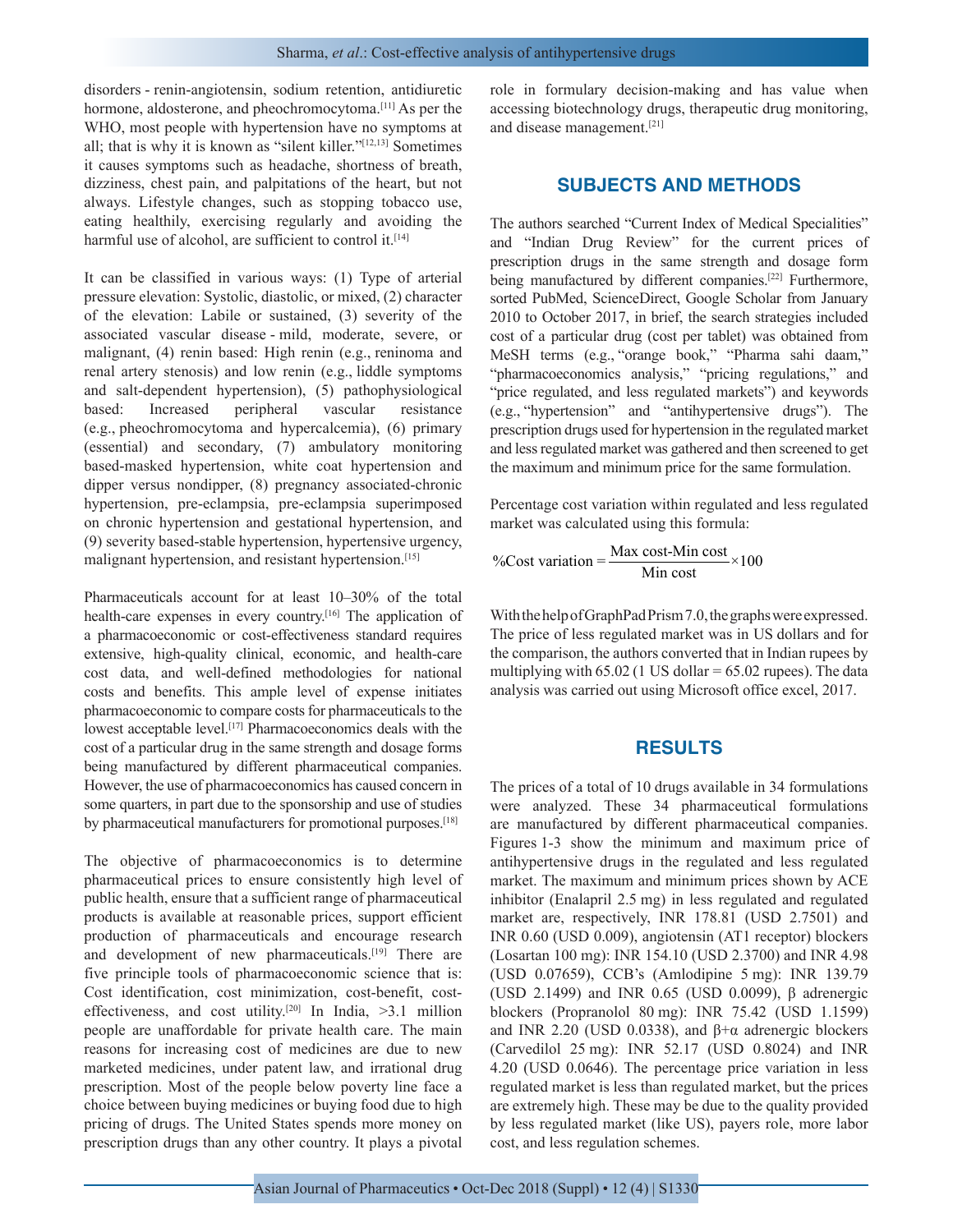Sharma, *et al*.: Cost-effective analysis of antihypertensive drugs



**Figure 1:** Comparison of prices in highly regulated markets



**Figure 2:** Comparison of prices in less regulated markets

It is clear from Figure 3 that the prices in the less regulated area are too high than the regulated area.

# **DISCUSSION**

The pharmaceutical market is flooded with huge number of branded and generic formulations across the world. Apart from

the inventor, many pharmaceutical industries manufactured their own branded formulation of a particular drug which leads to huge price variation among the pharma sector.[23] The cost-effective analysis of antihypertensive drugs was studied of the same formulation with the same strengths. The common most drugs used as monotherapy for hypertension were taken for the study to compare the prices in regulated and less regulated markets.[23,24] The problem of higher prices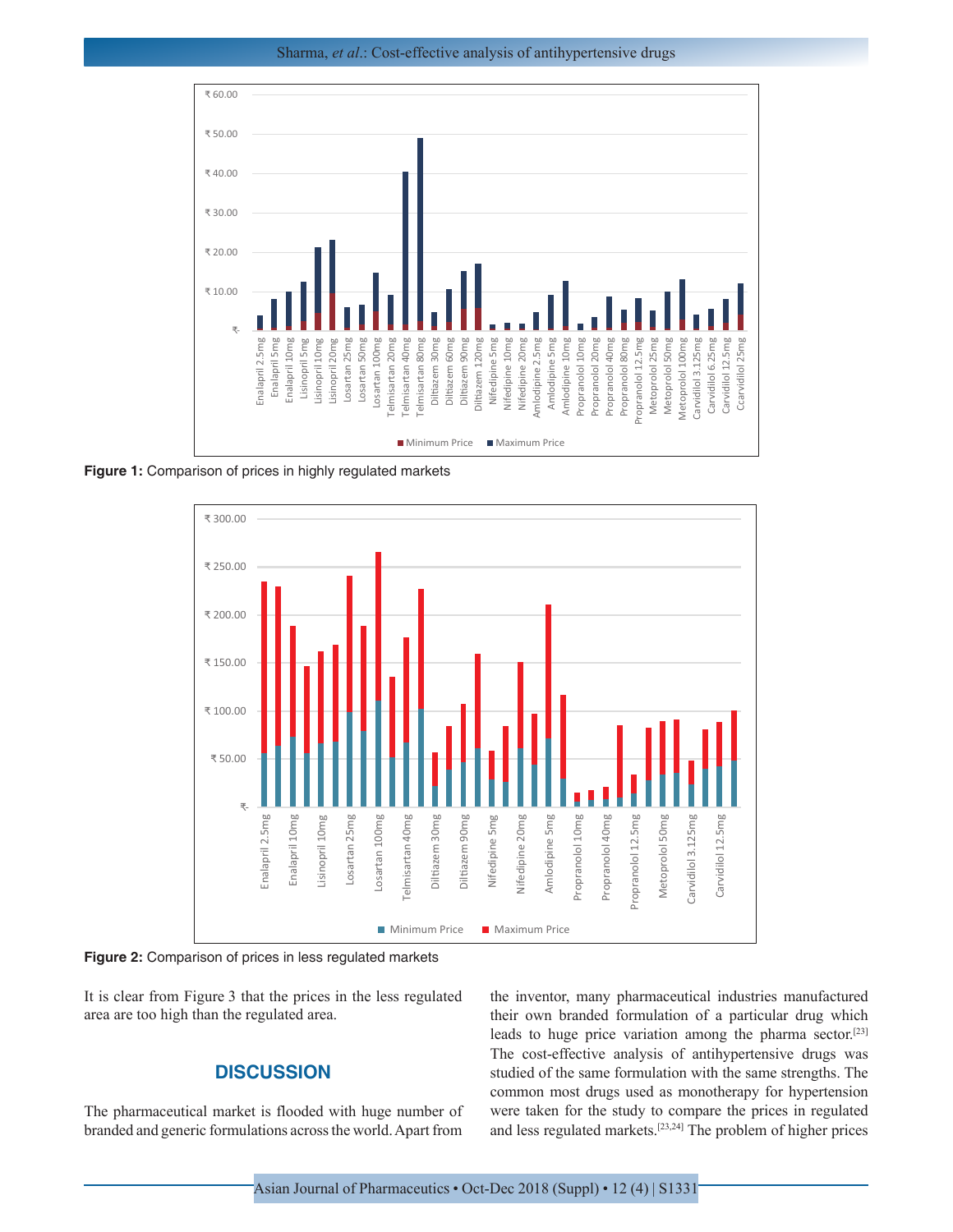#### Sharma, *et al*.: Cost-effective analysis of antihypertensive drugs



**Figure 3:** Comparison of prices between regulated and less regulated markets

of prescription drugs in less regulated market has deep and complicated roots and published the reasons in JAMA, the Journal of the American Medical Association.[26] The key findings in the journal for the higher price in U.S. is the price variation in overall manufacturing at a site located in US. High cost of active pharmaceutical ingredients, excipients and labor leads to this huge difference in price of finished product. As per Trading Economics, US is the developed country having the average wages of labor about 1444 INR/hour (22.22 USD/ hour) whereas in the developing countries like India, average wage is 34.02 INR/hour (0.52 USD/hour).[27]

Implementation of Pharmaceutical Price Regulation Scheme (PPRS) and price control orders in regulated and less regulated markets: As Indian pharmaceutical market is controlled by drug price control order (DPCO) and NPPA, so there is no direct control of prices by the manufacturer, however in the US, there is no regulation scheme, so it may be one of the leading causes of price variation. U.S. gives the better quality than India; this may be reason of higher prices also: As USFDA has strict norms related to the quality of the pharmaceutical products, so the US pays huge amount for the maintenance and production of drugs that is the reason of charging higher prices than India.

#### **Role of public and private payers**

During a drug's market exclusivity period, the primary counterbalance against extreme pricing is the negotiating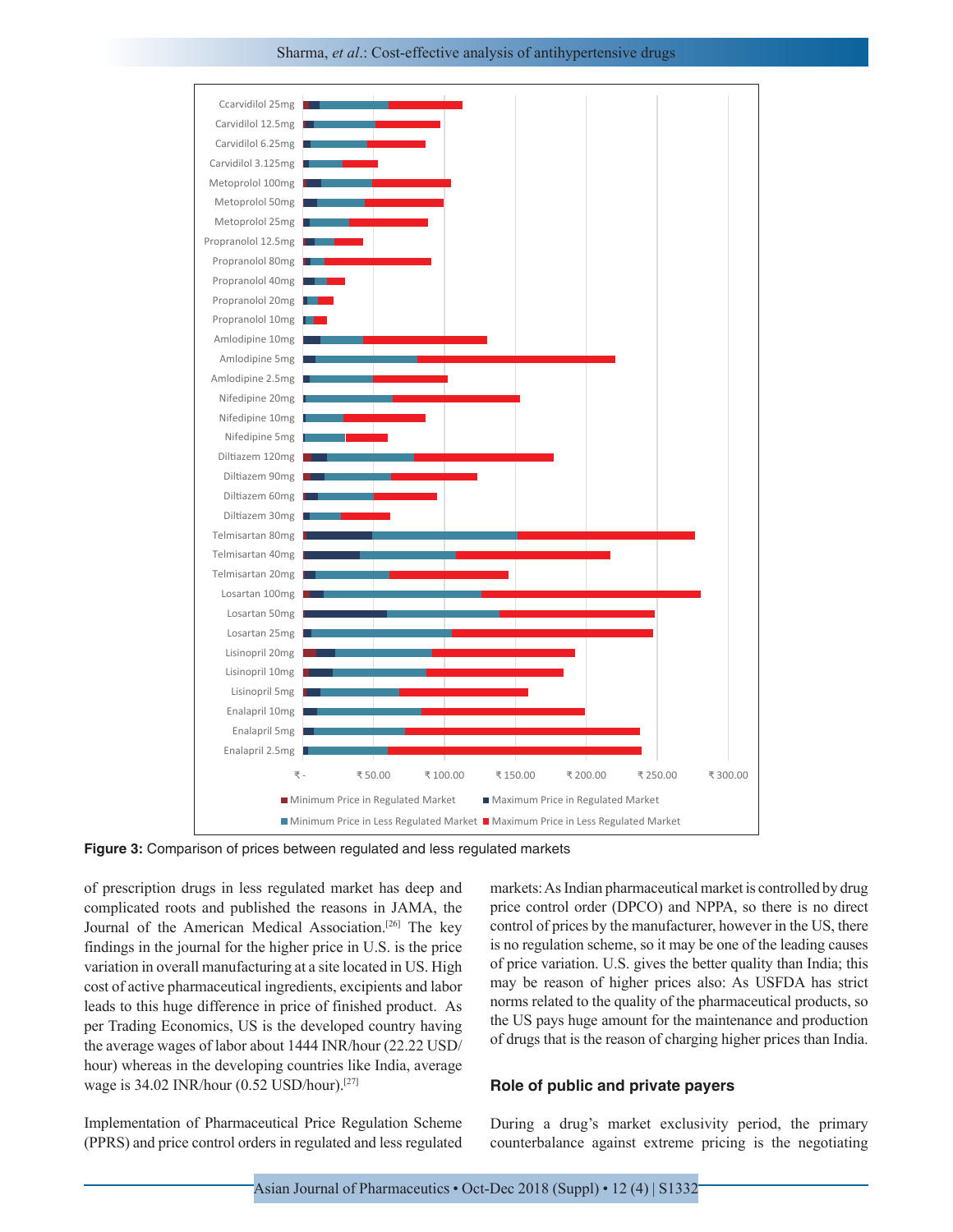power of the payer. Every payer charges differently depending on the different locations that may be the reason of variation of prices in pharma markets. There may be some other factors that are responsible for the price variation among regulated and less regulated market that is as follow:

#### **Economic factors**

Presence of pharmaceutical markets based on their earlier structure existence. Drug manufacturers in less regulated market like U.S. set their own prices that are not the norm elsewhere in the world. The drug companies allow "government-protected monopolies" for certain drugs, preventing generics from coming to market to reduce prices.[25]

As in the case of regulated markets, the first price control order was issued under the Defense of India Act in 1963. After that price control order was issued under Essential Commodities Act, from 1970 onward. DPCO which is a Government Organization fix the price of the drugs in India. DPCO has introduced three parameters to ensure proper market conditions that include turnover, market monopoly, and market competition.[28]

The prices of 348 essential drugs in India reduce up to 80% with the emergence of 2013 DPCO. As a result, prices of medicines will now be selected by taking the average of all brands of drugs which have  $\geq$ 1% of the market share instead of input costs.[29] Unfortunately, most of the hypertensive drugs do not come under that list. Hence, it becomes difficult for a common man to fulfill the required cost of the formulation according to their maximum retail price.[17] Price controls were initially established in 1957 through a voluntary price regulation scheme. In 1978, the scheme was renamed the PPRS and converted into a joint arrangement between the Department of Health (DOH) and individual firms to control excess profit-making. The DOH periodically reviews the terms of the PPRS and renegotiates health spending targets with the industry. Under the PPRS, the DOH sets company profit levels by evaluating a variety of factors, including long-term risk, UK investments, rate of return on capital, the company's relationship with the NHS, level of exports, and level of UK manufacturing.[30]

Whereas in case of less regulated market like USA, drug manufacturers fixed their own price in US and that is not the norm elsewhere in the world and some drugs are government protected monopoly so they prevent generics to come in market to reduce prices, the drugs prices are also not justified by R&D and the major cause of increasing prices is that FDA takes a long time to approve generic drugs.[26] There is lack of transparency in the margins of the pharmaceuticals to the researchers, health officials, and industries. Hence, the prices of drugs are like a black box.[31] There is a need to compare the prices of drugs of different brands present in the world. Therefore, the study was designed to cover the pharmacoeconomic of antihypertensive drugs in regulated and less regulated markets. Drugs used in the management of hypertension were selected as it is one of the major causes of morbidity and mortality, and the treatment requires continuous prescription drug use. The data reveal that the prices of most of the antihypertensive brands which are used commonly show the percentage price variation >100%, which is not acceptable situation for patients. Of 10 drugs studied, most of which are commonly prescribed, percentage price variation is very large which leads to unfair burden on the consumer.[32,33]

# **CONCLUSION**

Our study reveals the wide price variation among antihypertensive drugs available in regulated and less regulated markets. Hence, this variation should be controlled in an effective manner by regulating the less regulated markets. This will help in reducing the burden on both patient and health-care system.

# **REFERENCES**

- 1. Nwankwo T, Yoon SS, Burt V, Gu Q. Hypertension among adults in the United States: National health and nutrition examination survey, 2011-2012. NCHS Data Brief 2013;133:1-8.
- 2. Hawker GA, Croxford R, Bierman AS, Harvey PJ, Ravi B, Stanaitis I, *et al.* All-cause mortality and serious cardiovascular events in people with hip and knee osteoarthritis: A population based cohort study. PLoS One 2014;9:e91286.
- 3. Guo F, He D, Zhang W, Walton RG. Trends in prevalence, awareness, management, and control of hypertension among United States adults, 1999 to 2010. J Am Coll Cardiol 2012;60:599-606.
- 4. Shukla AN. The prevalence of hypertension: Role of hereditary in young and obesity in all. J Hypertens 2013;3:156.
- 5. Yang Q, Cogswell ME, Flanders WD, Hong Y, Zhang Z, Loustalot F, *et al.* Trends in cardiovascular health metrics and associations with all-cause and CVD mortality among US adults. JAMA 2012;307:1273-83.
- 6. World Health Day 2013. A Global Brief on Hypertension. Geneva: World Health Organization; 2013. p. 9.
- 7. Chockalingam A. Impact of world hypertension day. Can J Cardiol 2007;23:517-9.
- 8. Yoon SS, Carroll MD, Fryar CD. Hypertension prevalence and control among adults: United states, 2011-2014. NCHS Data Brief 2015;220:1-8.
- 9. Chan L, Chen CH, Hwang JJ, Yeh SJ, Shyu KG, Lin RT, *et al.* Cost-effectiveness of amlodipine compared with valsartan in preventing stroke and myocardial infarction among hypertensive patients in Taiwan. Int J Gen Med 2016;9:175-82.
- 10. Kumari S, Singh B. Role of MDA, Vitamin E and